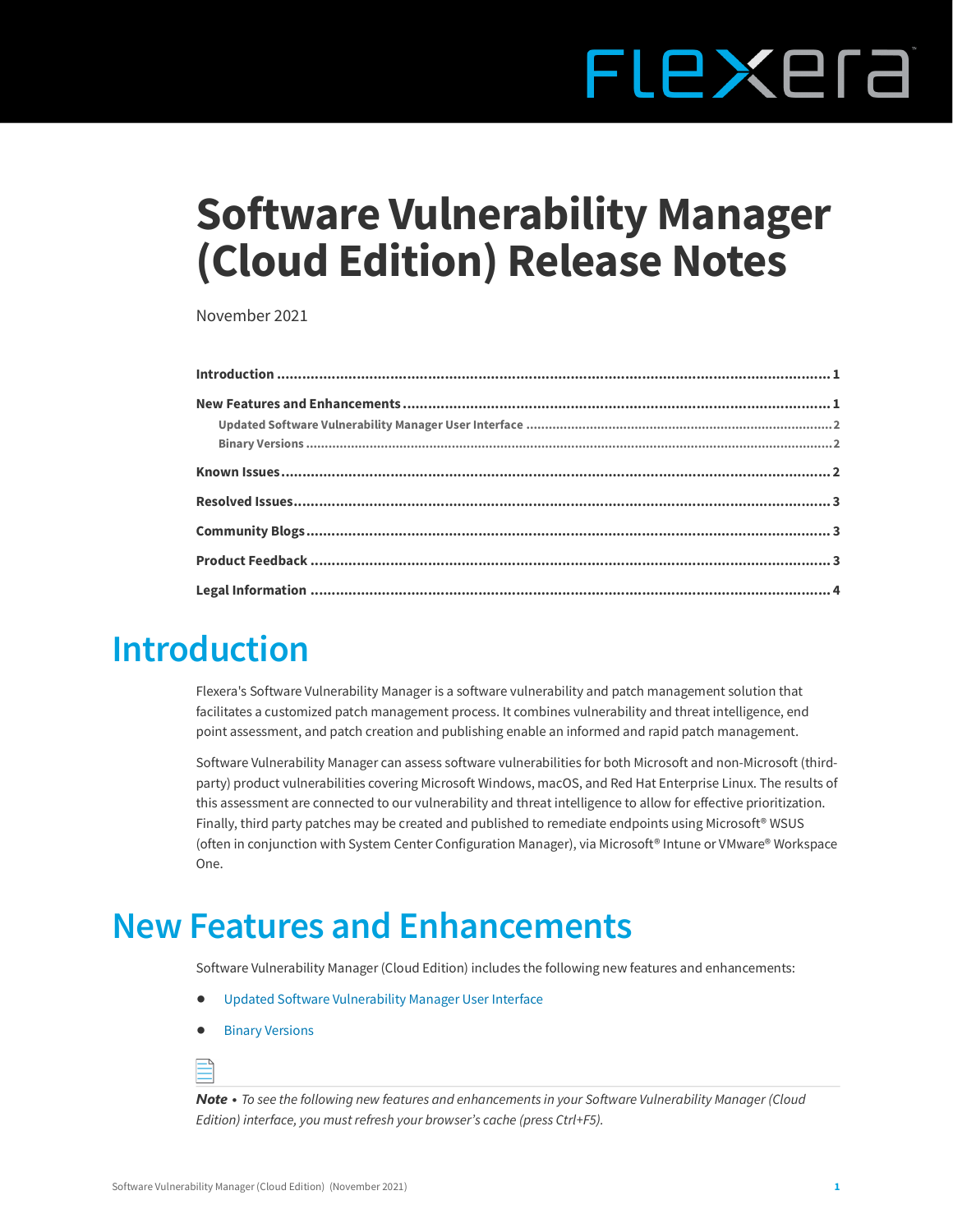#### <span id="page-1-0"></span>**Updated Software Vulnerability Manager User Interface**

This update presents Software Vulnerability Manager with a new, refreshed and modern user interface. While the overall layout, menu options and their placement in the user interface almost remain the same, there are couple of significant improvements added, like clicking on a menu item opens a new tab within the SVM console for easy navigation and a new URL.

For more details on the new user interface and FAQ, [click here.](https://community.flexera.com/t5/Software-Vulnerability/SVM-User-Interface-FAQ/ba-p/215480)

#### <span id="page-1-1"></span>**Binary Versions**

The following version of the binaries provided are:

- **•** SVM ActiveX Plug-in v7.6.0.18 (no change)
- **•** Single Host Agent v7.6.0.18 (no change)
- **•** SVM Daemon v7.6.0.18 (no change)
- **•** SVM System Center Plugin v7.6.0.18 (no change)
- **•** SVM Patch Publisher v6.0.547 (to download, [click here\)](https://resources.flexera.com/tools/SVM/SVMPatchPublisher.msi) (no change)
- **•** SVM Cloud Client Toolkit v5.0.561 (to download, [click here\)](https://resources.flexera.com/tools/SVM/SVMClientToolkit.msi) (no change)

This toolkit contains offline utilities such as the Multi-partition Reporting Tool, WSUS Management Tool and Client Data Tool which add value to SVM. This toolkit does not consists of Patch Daemon. This toolkit is for SVM Cloud edition only.

Patch Daemon will be deprecated in the future; therefore, you are encouraged to migrate to the new SVM Patch Publisher tool.

**•** SVM On-Prem Client Toolkit v5.0.547 (to download, [click here\)](https://resources.flexera.com/tools/SVM/SVMClientToolkitInstall.msi) (no change)

This toolkit contains Patch Daemon and offline utilities such as the Multi-partition Reporting Tool, WSUS Management Tool and Client Data Tool which add value to SVM.

#### <span id="page-1-2"></span>**Known Issues**

The following table lists the known issues in Software Vulnerability Manager (Cloud Edition):

| <b>Issue</b>       | <b>Description</b>                                           |
|--------------------|--------------------------------------------------------------|
| <b>IOJ-2230820</b> | Password expiration policies should not be enforced for SSO. |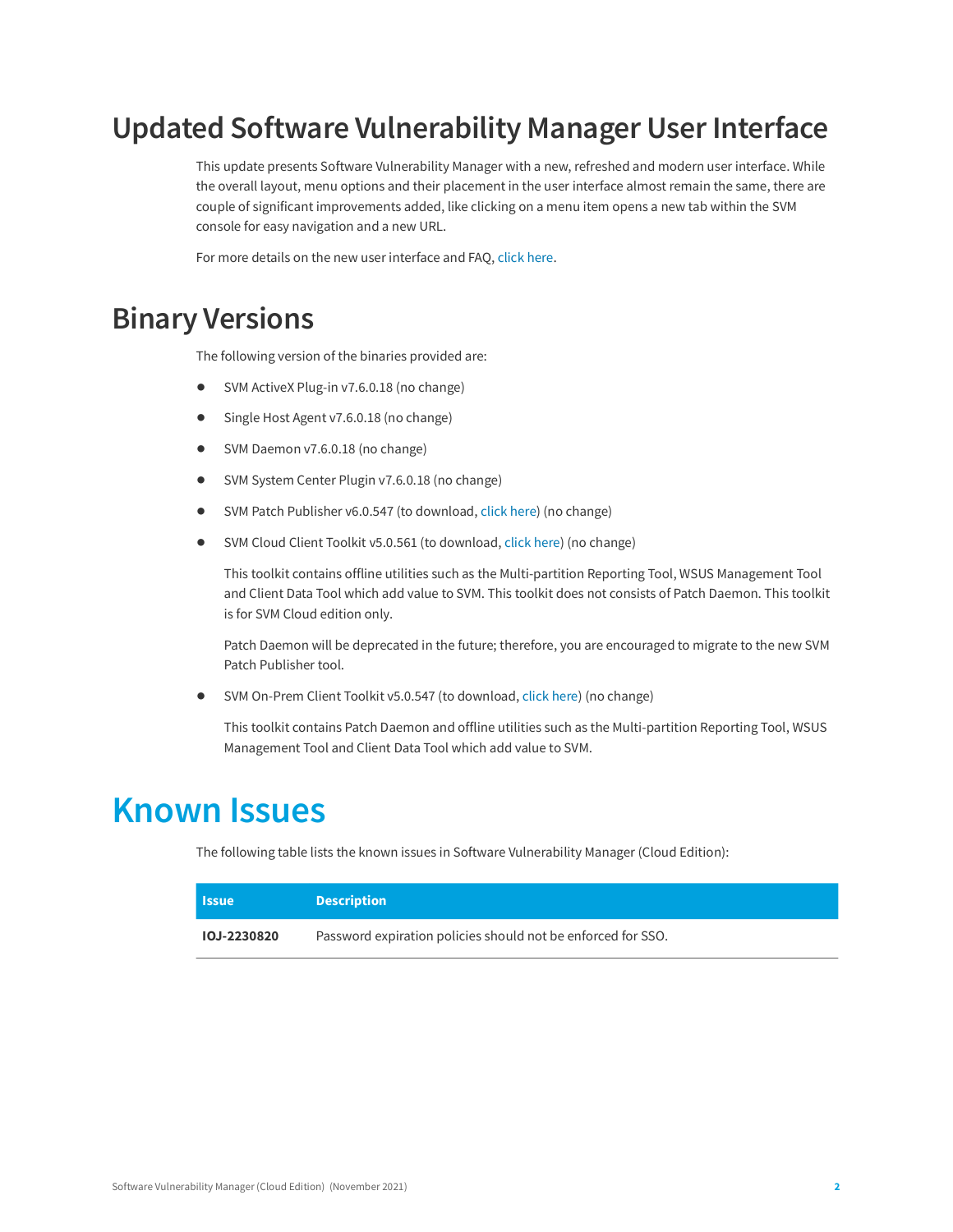#### <span id="page-2-0"></span>**Resolved Issues**

The following table lists the customer issues that were resolved in Software Vulnerability Manager (Cloud Edition):

| <b>Issue</b> | <b>Description</b>                                                                                         |
|--------------|------------------------------------------------------------------------------------------------------------|
| IOJ-2201813  | An error message while subscribing to VPM Package - "Not able to subscribe package's<br>please try again". |
| IOJ-2231942  | Smart groups are not loading for very large dataset.                                                       |

### <span id="page-2-1"></span>**Community Blogs**

Please subscribe to latest news on Software Vulnerability Manager by going to [https://community.flexera.com/](https://community.flexera.com/t5/Software-Vulnerability/bg-p/SoftwareVulnerabilityManagementblog) [t5/Software-Vulnerability/bg-p/SoftwareVulnerabilityManagementblog](https://community.flexera.com/t5/Software-Vulnerability/bg-p/SoftwareVulnerabilityManagementblog) and clicking on subscribe.

### <span id="page-2-2"></span>**Product Feedback**

Have a suggestion for how we can improve this product? Please share your feedback with the product team by visiting the Software Vulnerability Manager Forum in the Flexera Community:

<https://community.flexera.com/t5/Software-Vulnerability/bd-p/SVM-Discussion>